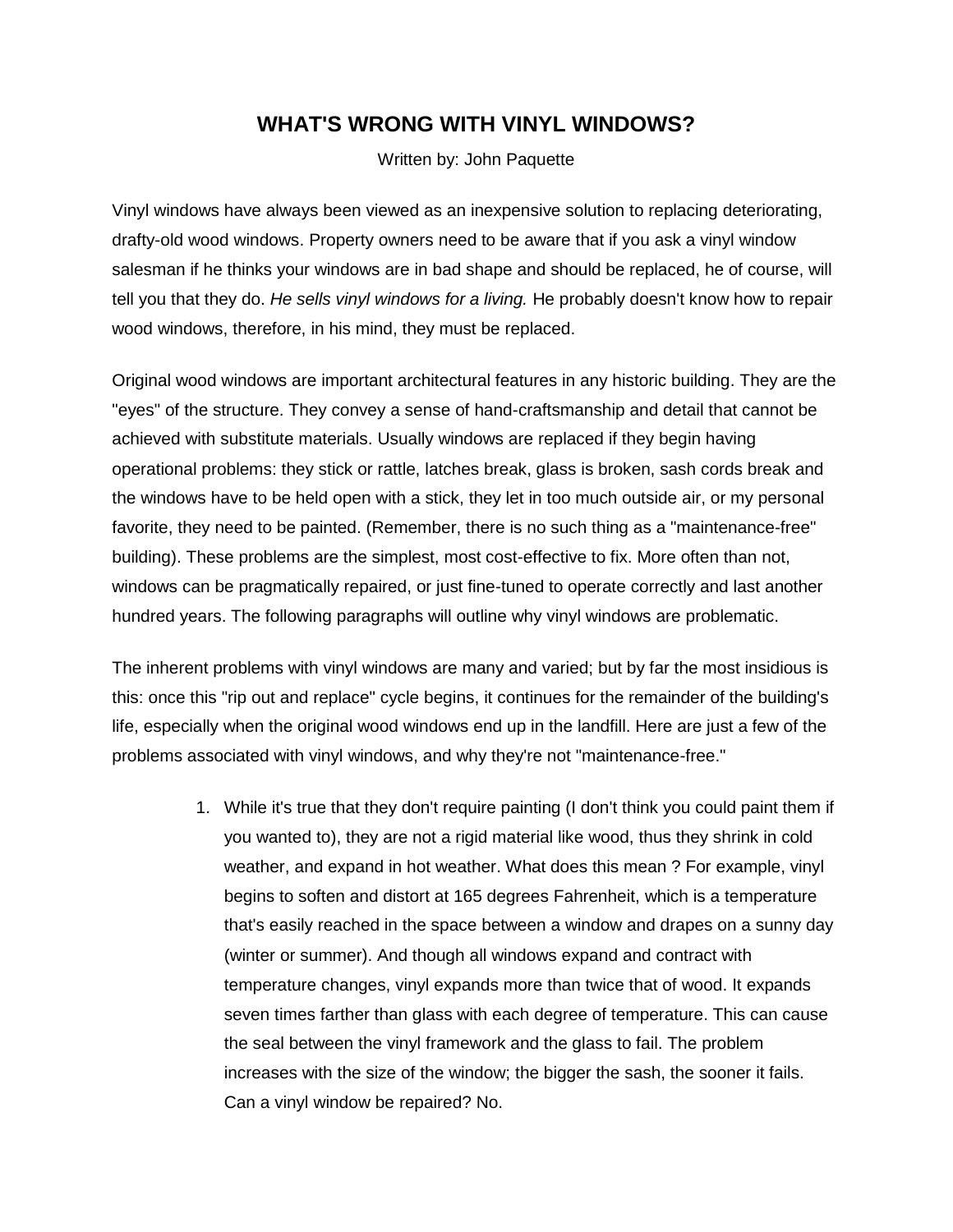- 2. Vinyl windows have only been around about 20 years. Will they survive for a hundred? No one knows, but studies prove that many of these windows installed since the early 1980s are failing at an alarming rate. In 1996 there were fewer than ten major window manufacturers in the U.S.; but there were more than 3,000 different companies producing windows. Roughly half of the replacement windows sold in the United States are vinyl. Some come with a 10, 20 or 30 year, or even a lifetime warranty. Sometimes that warranty is not transferable to a new property owner. And, with so many manufacturers, when warranty time comes, will they still be around?
- 3. A big selling point of vinyl windows is double or triple glazed (insulating) sash (two or three panes of glass). These units are manufactured with desiccant filled spacers between the glass panes and sealed on the outside with butyl rubber or silicone. All insulated glass units will eventually fail because no sealant stops all moisture penetration. Eventually the desiccant absorbs all it can, and the window becomes cloudy, forever. Conventional wisdom indicates that only marginal heat loss is recovered using insulated glass. As much as 85% of air infiltration (or heat loss) is *around* the edges of the sash, not through the glass. Energy savings realized by replacing single-glazed windows with insulated windows seldom justifies the replacement cost. Another study indicates it would take more than 50 years to recover the expense; and with an average expected life of 25 years or less, insulated glass units hardly make economic sense.
- 4. Two other small but significant points. The first is environmental: wood is a renewable resource, unlike vinyl, which is a petroleum product. The second is economics: do you need to spend the money on replacement windows when you or someone else can repair them? (Look for a wood window repair workshop in the near future, here in Newport).

With the aforementioned inherent problems associated with vinyl windows, it's clear that vinyl replacement windows shouldn't be a viable option. In my mind, two options exist: 1) repair the existing wood sash, or 2) replace the historic sash in-kind with wood, matching the existing exactly, i.e., size, light configuration (one-over-one, two-over-two, etc.), rail and stile profile, muntin profile (if any), etc. I usually use the 50% rule, i.e., if a window sash is less than 50% deteriorated, it probably is cost effective to save it. If more than 50% deteriorated, I would consider replacement with new wood sash.